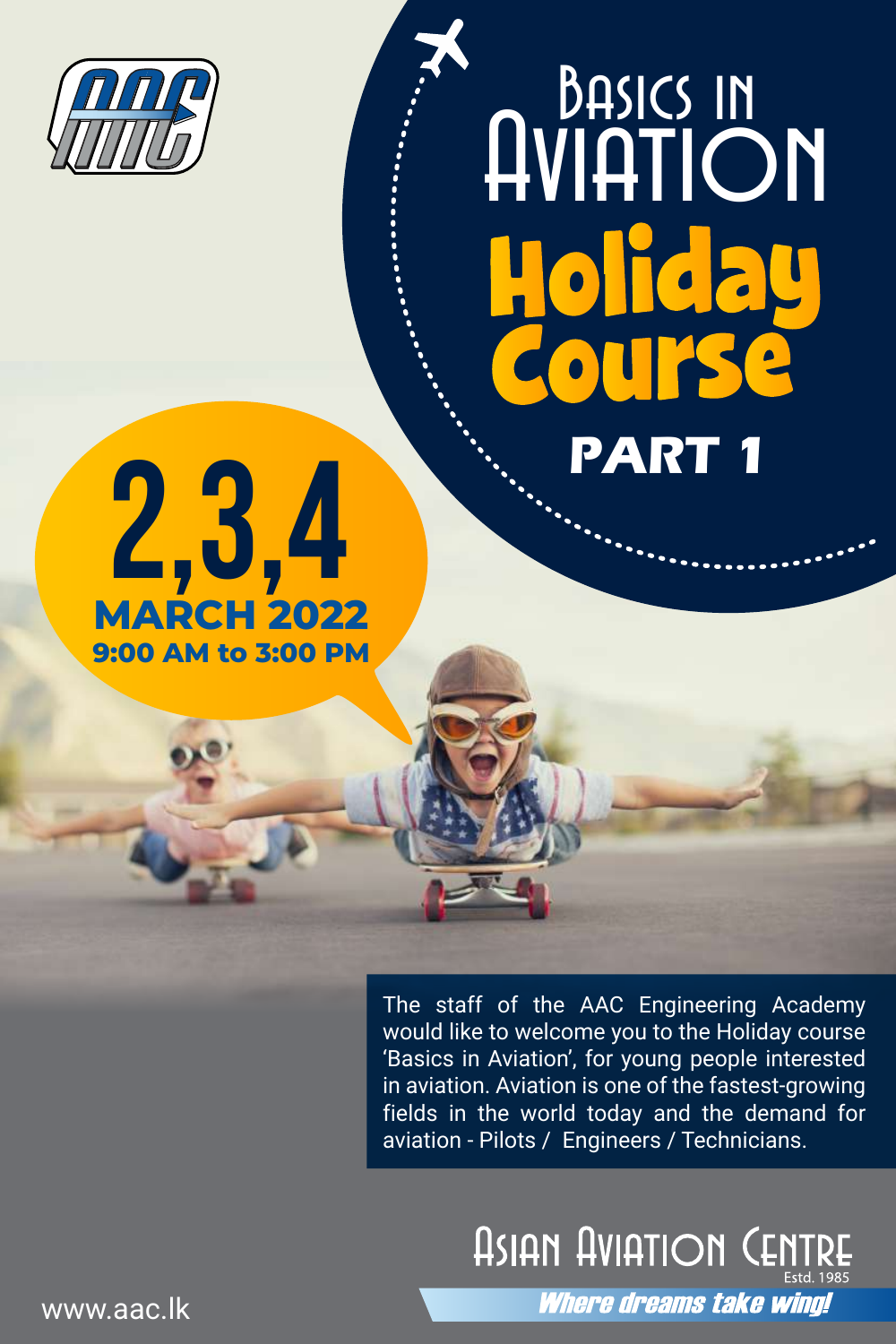

## THE COURSE CONTAINS THE FOLLOWING;

- History of Aviation
- Aeroplane Parts & Engines, Instruments and Navigation
- Basics in Theory of Flight
- An Introduction to Helicopters and Space Technology
- Aircraft Accidents
- Air Navigation
- Development of Aircraft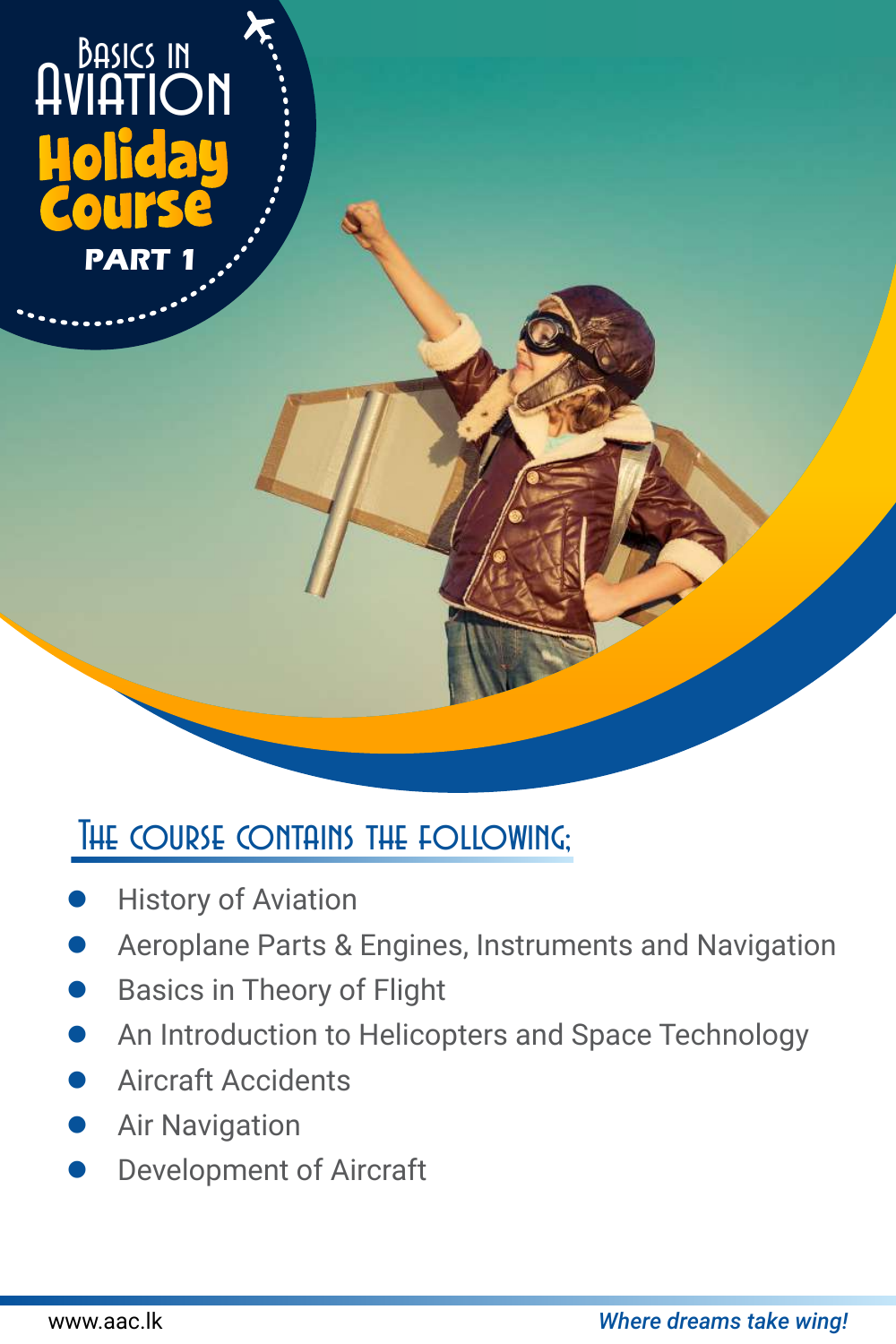## **PART 1** Basics in

The Next Holiday Course will conduct on Dates: 1<sup>st</sup> Group 2<sup>nd</sup>, 3<sup>rd</sup> and 4<sup>th</sup> March 2022 (3 days) Time: 9:00 am – 3:00 pm Course Fee: Rs. 6,000/ please make the payment to confirm Age: 11 years and above Venue: Colombo Airport, Ratmalana.

The course is conducted in English Medium